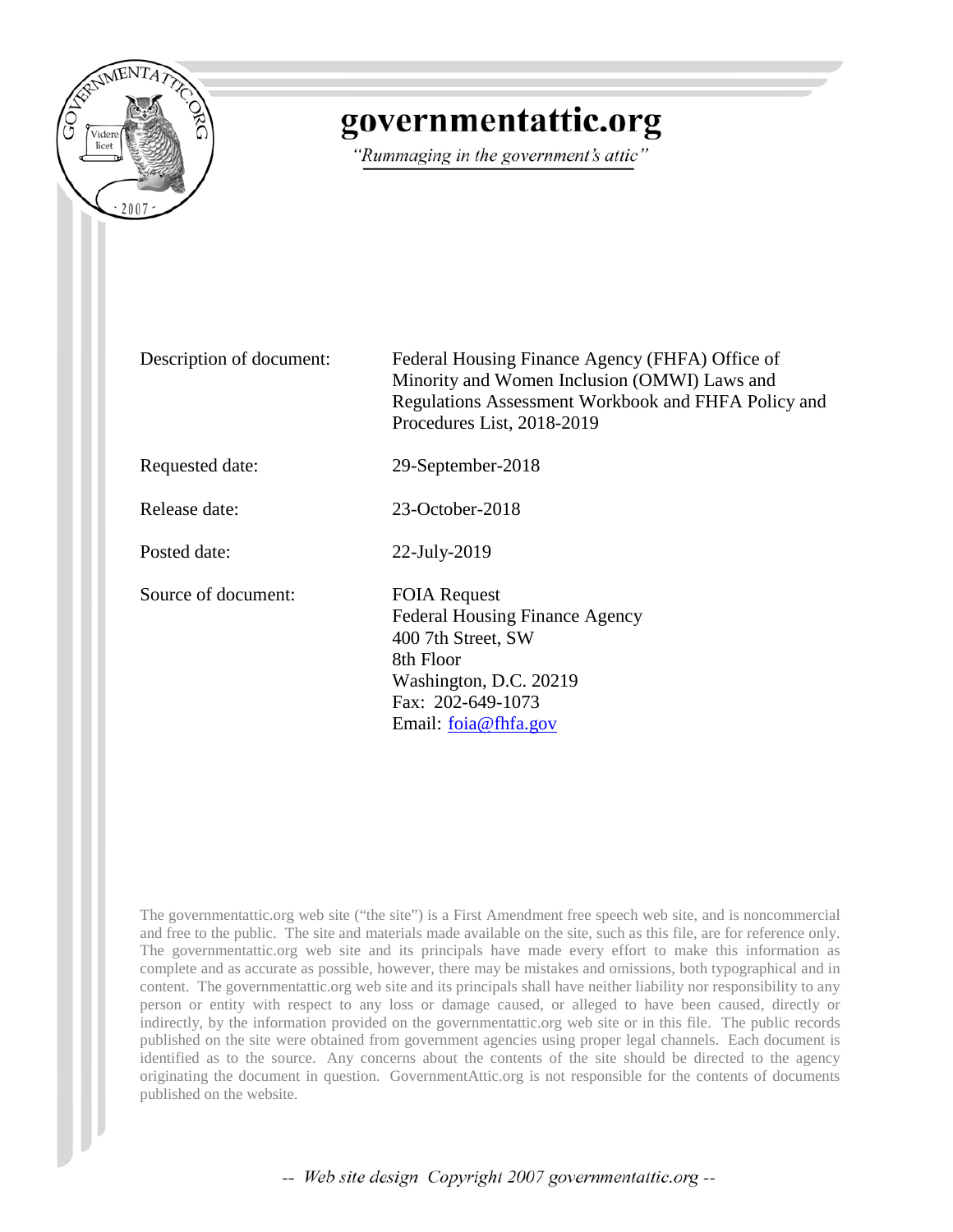From: Easter, Stacy [<Stacy.Easter@fhfa.gov>](mailto:Stacy.Easter@fhfa.gov) Cc: Easter, Stacy [<Stacy.Easter@fhfa.gov>](mailto:Stacy.Easter@fhfa.gov) Sent: Tue, Oct 23, 2018 1:49 pm Subject: FHFA FOIA Request No.: 2019-FOIA-002 October 23, 2018

Re: FHFA FOIA Request No.: 2019-FOIA-002

This is in response to your Freedom of Information Act (FOIA) request, dated September 29, 2018. Your request was processed in accordance with the FOIA (5 U.S.C. § 552) and FHFA's FOIA regulation (12 CFR Part 1202).

You requested the following:

- 1. The OMWI Laws and Regulations Assessment Workbook
- 2. The listing of FHFA Numbered Polices (1 to 400+)

A search of FHFA files and records located two documents responsive to your request. One document is being partially released (redacted) pursuant to exemption 5 of the Freedom of Information Act, 5 U.S.C. § 552 (b)(5), pertaining to the deliberative process. The responsive material is attached.

This is FHFA's final decision on your FOIA request. If you wish to appeal any aspect of FHFA's decision on your request, you must forward within 90 days:

- A copy of your initial request;
- A copy of this letter; and
- A statement of the circumstances, reasons, or arguments for seeking disclosure of the affected record(s).

The appeal must be sent either electronically by 5pm to [foia@fhfa.gov](mailto:foia@fhfa.gov) or by mail to the "FOIA Appeals Officer" at 400 7th Street, SW, 8th Floor, Washington, DC 20219. The subject line, or the envelope and the letter of appeal, must be clearly marked "FOIA Appeal." Please note that all mail sent to FHFA via the United States Postal Service is routed through a national irradiation facility, a process that may delay delivery by approximately two weeks. For any time-sensitive correspondence, please plan accordingly.

Additionally, you may seek dispute resolution services from the Office of Government Information Services (OGIS) at the National Archives and Records Administration. OGIS can be reached at 8601 Adelphi Road – OGIS, College Park, Maryland 20740- 6001; by email at [ogis@nara.gov;](mailto:ogis@nara.gov) by telephone at 202-741-5770 or toll free at 1-877- 684-6448; or by facsimile at 202-741-5769.

Your FOIA request is releasable to the public under subsequent FOIA requests. In responding to these requests, FHFA does not release personal information, such as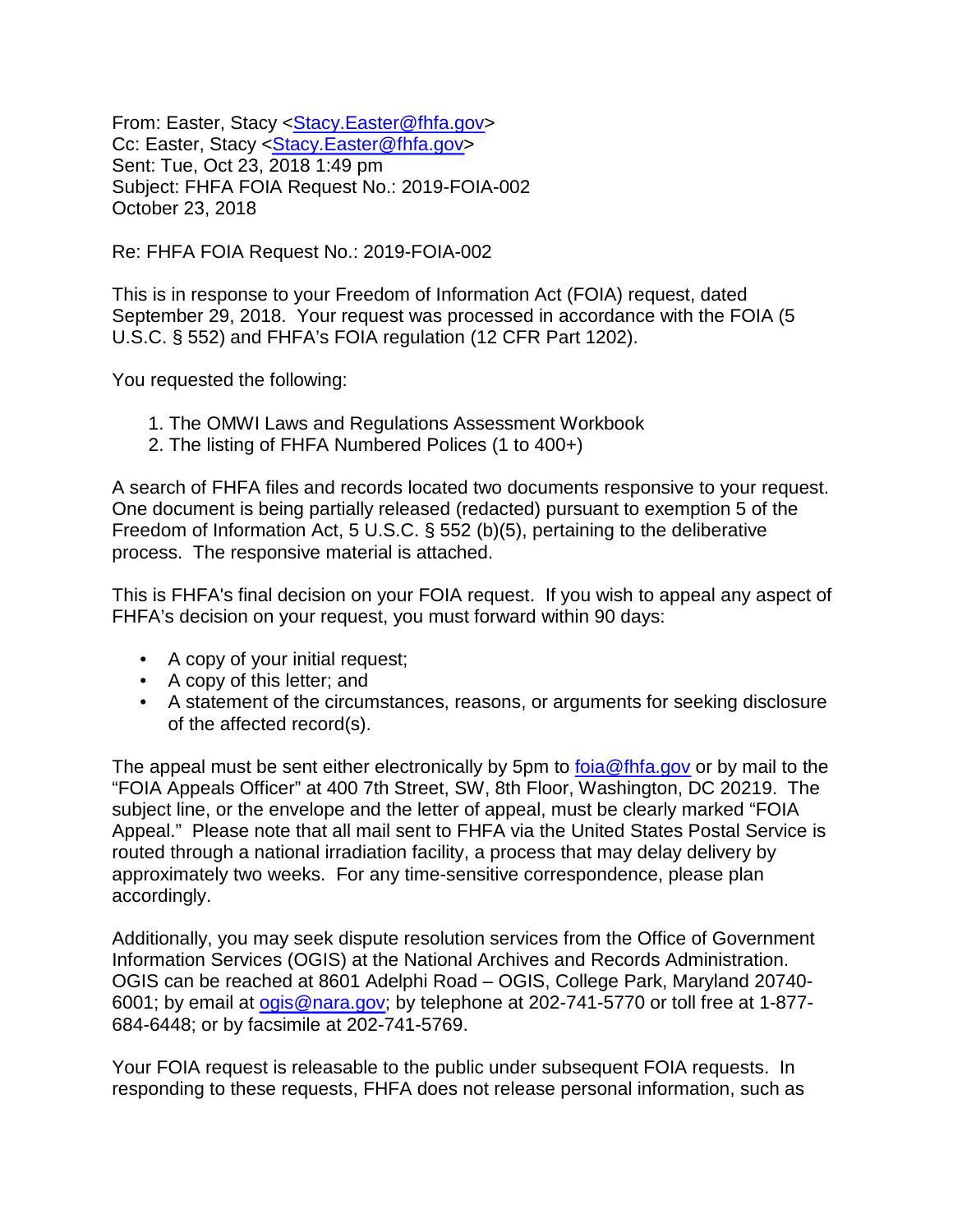home or email addresses and home or mobile telephone numbers which are protected from disclosure under FOIA Exemption 6 (5 U.S.C. § 552(b)(6)).

There are no fees associated with processing this request.

If you have any questions regarding the processing of your request, please contact me directly or the FOIA Office at [foia@fhfa.gov.](mailto:foia@fhfa.gov)

Sincerely,

Stacy J. Easter FOIA/Privacy Officer FOIA Public Liaison Office of General Counsel | O G C Federal Housing Finance Agency | F H F A O: 202.649.3067 | [Stacy.Easter@fhfa.gov](mailto:Stacy.Easter@fhfa.gov)

Confidentiality Notice: The information contained in this e-mail and any attachments may be confidential or privileged under applicable law, or otherwise may be protected from disclosure to anyone other than the intended recipient(s). Any use, distribution, or copying of this e-mail, including any of its contents or attachments by any person other than the intended recipient, or for any purpose other than its intended use, is strictly prohibited. If you believe you have received this e-mail in error: permanently delete the email and any attachments, and do not save, copy, disclose, or rely on any part of the information contained in this e-mail or its attachments. Please call 202-649-3800 if you have questions.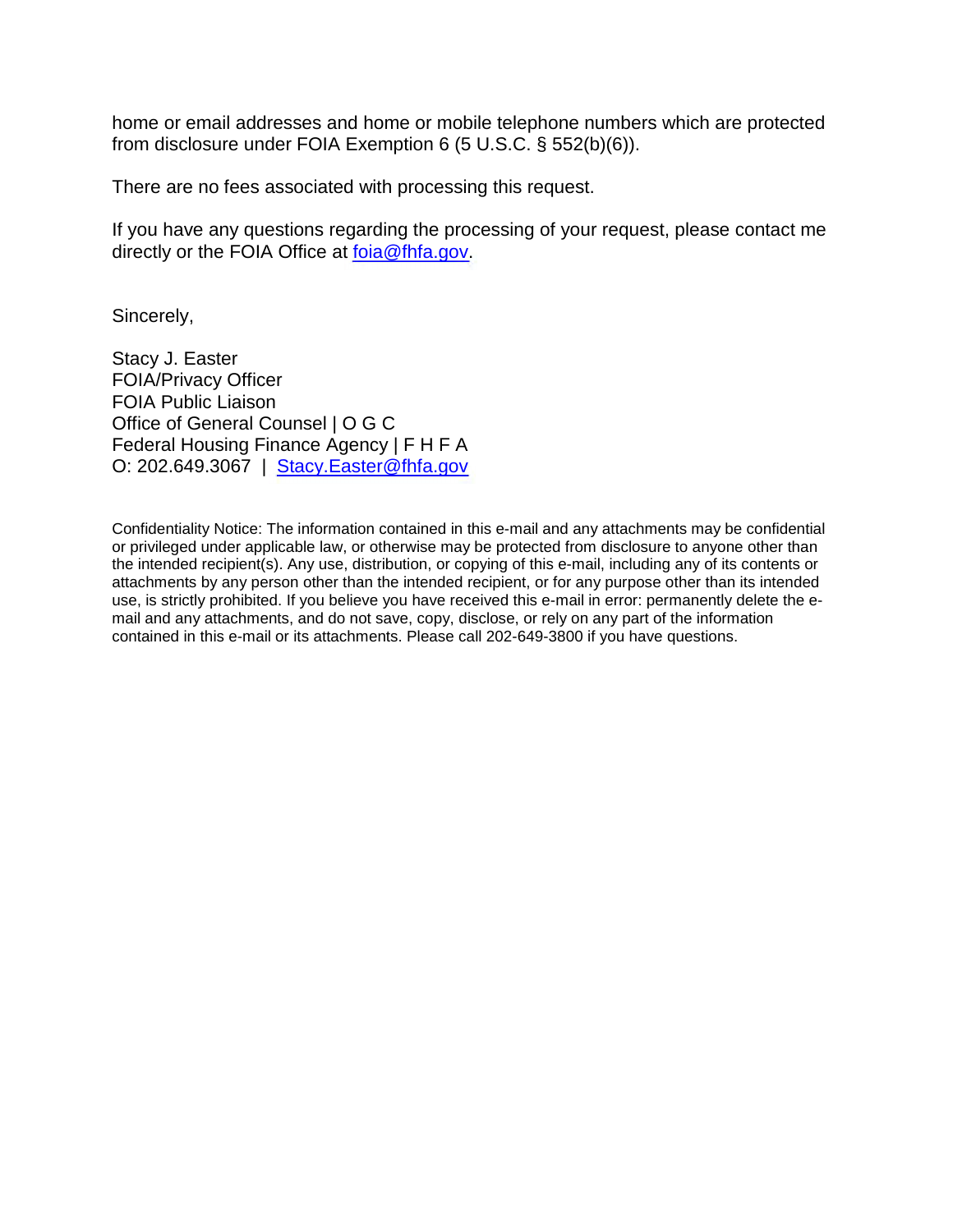|           |      |     | 2018 Compliance with Laws and Regulations Inventory - FOR ASSESSMENT FY18                                                                                                                                                                                                                                                                                                                                                                                                                                                                                                                                                                                                                                                                                                                                                                                                        |         |                                                                                                                                                                                                                                                                                                                                                                                                                                                                                                                                                                                                                                                                                                                                                                                                                                                                                                                                                                                                                                                                                                                                                                                                                                                                                                                                                                                                                                                                              |                                       |
|-----------|------|-----|----------------------------------------------------------------------------------------------------------------------------------------------------------------------------------------------------------------------------------------------------------------------------------------------------------------------------------------------------------------------------------------------------------------------------------------------------------------------------------------------------------------------------------------------------------------------------------------------------------------------------------------------------------------------------------------------------------------------------------------------------------------------------------------------------------------------------------------------------------------------------------|---------|------------------------------------------------------------------------------------------------------------------------------------------------------------------------------------------------------------------------------------------------------------------------------------------------------------------------------------------------------------------------------------------------------------------------------------------------------------------------------------------------------------------------------------------------------------------------------------------------------------------------------------------------------------------------------------------------------------------------------------------------------------------------------------------------------------------------------------------------------------------------------------------------------------------------------------------------------------------------------------------------------------------------------------------------------------------------------------------------------------------------------------------------------------------------------------------------------------------------------------------------------------------------------------------------------------------------------------------------------------------------------------------------------------------------------------------------------------------------------|---------------------------------------|
| <b>CT</b> | Div  | G02 | Law/Regulation<br>Provide a numeric reference to the Law or Reg                                                                                                                                                                                                                                                                                                                                                                                                                                                                                                                                                                                                                                                                                                                                                                                                                  | V/<br>M | 2017 Control Description                                                                                                                                                                                                                                                                                                                                                                                                                                                                                                                                                                                                                                                                                                                                                                                                                                                                                                                                                                                                                                                                                                                                                                                                                                                                                                                                                                                                                                                     | Open/new<br><b>Improvements/Issue</b> |
| 81        | OMWI |     | Title VII of the Civil Rights Act of 1964 (Title VII), as amended and<br>interpreted.<br>Pub. L. 88-352<br>Prohibits employment discrimination based on race, color, religion, sex<br>(including pregnancy and LGBT <sup>1</sup> discrimination), national origin, and<br>reprisal against those employees who engaged in prior protected equal<br>employment opportunity (EEO) activity.<br>Requires: (a) Every employer, employment agency, and labor<br>organization, as the case may be, shall post and keep posted in<br>conspicuous places upon its premises where notices to employees,<br>applicants for employment, and members are customarily posted a<br>notice to be prepared or approved by the Commission setting forth<br>excerpts from or, summaries of, the pertinent provisions of this<br>subchapter and information pertinent to the filing of a complaint. | M       | FHFA's Director of EEO Services coordinates compliance<br>with Title VII. FHFA has posted information about EEO<br>rights and the process for filing EEO complaints on the<br>internet and intranet pages, and it displays EEO posters on<br>bulletin boards, which are located on each floor near the<br>employee mailboxes at Constitution Center. The Agency<br>also posts its EEO Policy Statement; Anti-Harassment<br>Policy Statement; and Anti-Harassment Policy,<br>Procedures, and Responsibilities on the internet and<br>intranet pages. New employees receive pertinent EEO<br>information and live No FEAR Act training during<br>orientation to comply with the Agency's completion<br>timeframe of within 80 days of on-boarding. New<br>employees are also required to take the No FEAR Act<br>online course in FHFA's FedTalent system. All FHFA<br>employees are required to take a refresher online course in<br>FHFA's FedTalent system or in-person every two years,<br>which must be completed by the end of the fiscal year in<br>which the training is due.<br>[Document LR1-FHFA EEO Intranet Page;<br>Document LR2 - EEO Policy Statement;<br>Document LR3 - FHFA Anti-Harassment Policy;<br>Document LR4 - FHFA Anti-Harassment Policy<br>Statement;<br>Document LR5 - Photo of FHFA Bulletin Board;<br>Document LR6 - FHFA No FEAR Act Training;<br>Document LR7 - FHFA New Employee Orientation; &<br>Document LR17 - FHFA FedTalent Training.] |                                       |

<sup>&</sup>lt;sup>1</sup> See Joint Guidance on Sexual Orientation at http://www.opm.gov/LGBTGuide. Refer to Baldwin v. Foxx, EEOC Appeal No. 0120133080 (July 15, 2015).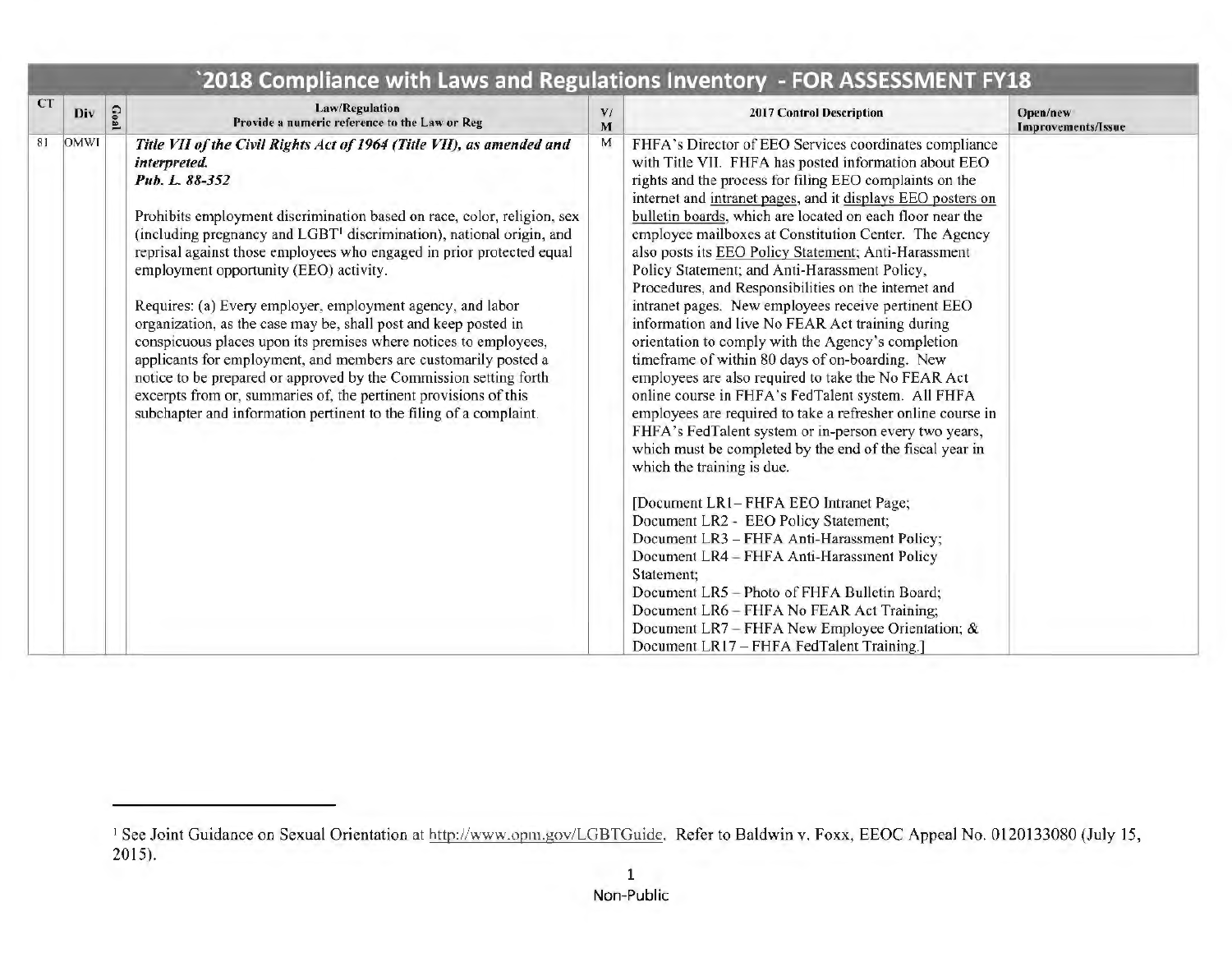|    |             | 2010 Comphance With Laws and Regulations inventory — I ON ASSESSMENT FITO                                                                                                                                                                                                                                                                                                                                                                                                                                                                         |         |                                                                                                                                                                                                                                                                                                                                                                                                                                                                                                                                                                                                                                                                                                                                                                                                                                                                                                                                                                                                                                                                                                                                                                                                                                                                                  |                                       |
|----|-------------|---------------------------------------------------------------------------------------------------------------------------------------------------------------------------------------------------------------------------------------------------------------------------------------------------------------------------------------------------------------------------------------------------------------------------------------------------------------------------------------------------------------------------------------------------|---------|----------------------------------------------------------------------------------------------------------------------------------------------------------------------------------------------------------------------------------------------------------------------------------------------------------------------------------------------------------------------------------------------------------------------------------------------------------------------------------------------------------------------------------------------------------------------------------------------------------------------------------------------------------------------------------------------------------------------------------------------------------------------------------------------------------------------------------------------------------------------------------------------------------------------------------------------------------------------------------------------------------------------------------------------------------------------------------------------------------------------------------------------------------------------------------------------------------------------------------------------------------------------------------|---------------------------------------|
| CT | Div         | <b>Law/Regulation</b><br>Provide a numeric reference to the Law or Reg                                                                                                                                                                                                                                                                                                                                                                                                                                                                            | V/<br>M | <b>2017 Control Description</b>                                                                                                                                                                                                                                                                                                                                                                                                                                                                                                                                                                                                                                                                                                                                                                                                                                                                                                                                                                                                                                                                                                                                                                                                                                                  | Open/new<br><b>Improvements/Issue</b> |
| 82 | <b>OMWI</b> | Age Discrimination in Employment Act (ADEA) of 1967, as amended<br>Pub. L. 90-202<br>Prohibits employment discrimination based on age against individuals<br>who are 40 years of age or older.<br>Requires: Every employer, employment agency, and labor organization<br>shall post and keep posted in conspicuous places upon its premises a<br>notice to be prepared or approved by the Equal Employment<br>Opportunity Commission setting forth information as the Commission<br>deems appropriate to effectuate the purposes of this chapter. | M       | FHFA has a Director of EEO Services who coordinates<br>compliance with the ADEA. FHFA has posted<br>information about EEO rights, processes, and procedures<br>on the internet and intranet pages and displays relevant<br>posters on the bulletin boards, which are located on each<br>floor near the employee mailboxes at Constitution Center.<br>New employees also receive pertinent EEO information<br>and live No FEAR Act training during orientation to<br>comply with the Agency's completion timeframe of within<br>80 days of on-boarding. New employees are also required<br>to take the No FEAR Act online course in FHFA's<br>FedTalent system. All FHFA employees are required to<br>take a refresher online course in FHFA's FedTalent system<br>or in-person every two years, which must be completed by<br>the end of the fiscal year in which the training is due.<br>[Document LR1 - FHFA EEO Intranet Page;<br>Document LR2 - EEO Policy Statement;<br>Document LR3 - FHFA Anti-Harassment Policy;<br>Document LR4 - FHFA Anti-Harassment Policy<br>Statement:<br>Document LR5 - Photo of FHFA Bulletin Board;<br>Document LR6 - FHFA No FEAR Act Training;<br>Document LR7 - FHFA New Employee Orientation; &<br>Document LR17 - FHFA FedTalent Training] |                                       |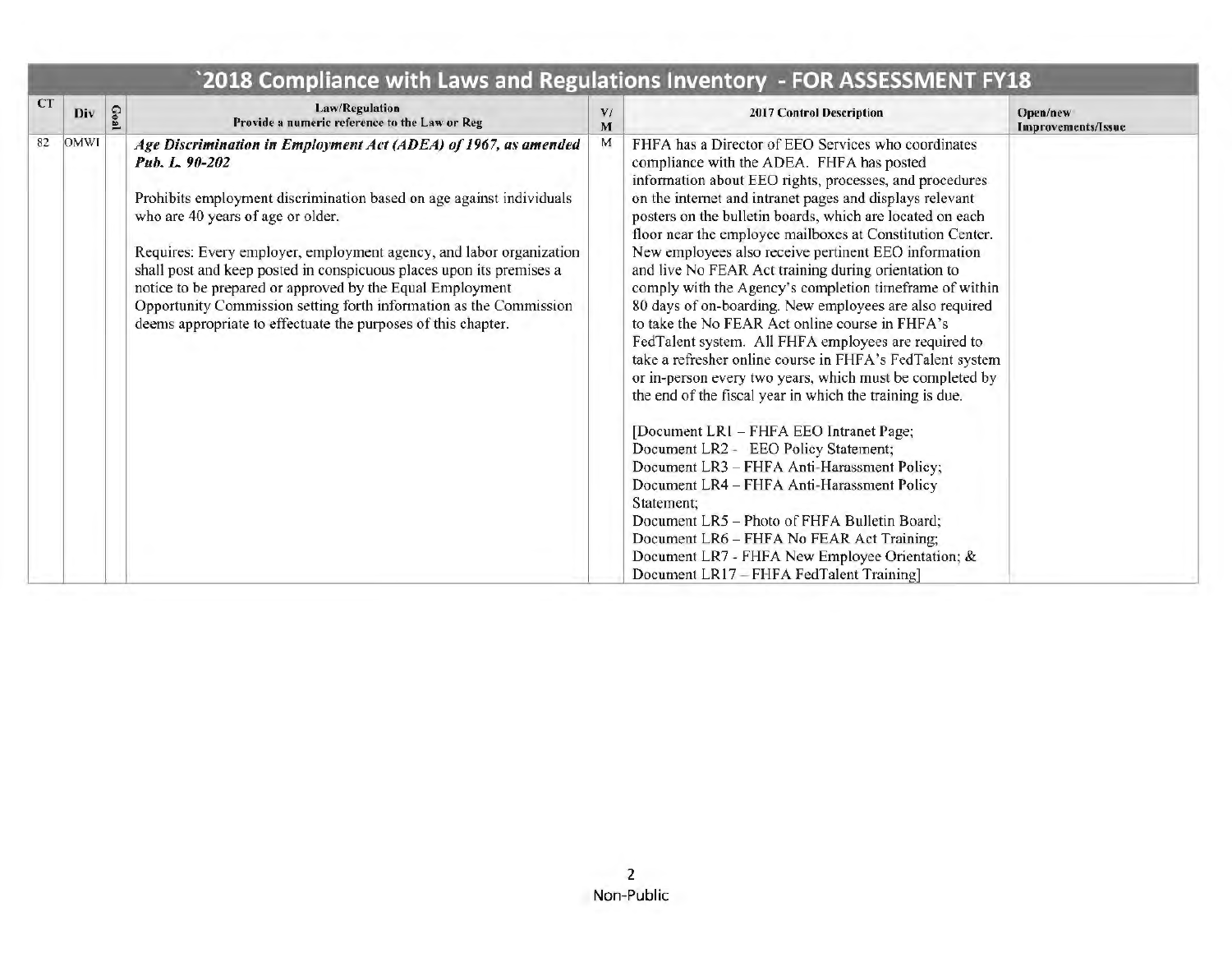| <b>CT</b> |      |      |                                                                                                                                                                                                                                                                                                                                 |                     |                                                                                                                                                                                                                                                                                                                                                                                                                                                                                                                                                                                                                                                                                                                                                                                                                                                                                                                                                                                                                                                                                                                                                                                                                                                                                                                                                                                                                                                                                                                                                                                               |                                |
|-----------|------|------|---------------------------------------------------------------------------------------------------------------------------------------------------------------------------------------------------------------------------------------------------------------------------------------------------------------------------------|---------------------|-----------------------------------------------------------------------------------------------------------------------------------------------------------------------------------------------------------------------------------------------------------------------------------------------------------------------------------------------------------------------------------------------------------------------------------------------------------------------------------------------------------------------------------------------------------------------------------------------------------------------------------------------------------------------------------------------------------------------------------------------------------------------------------------------------------------------------------------------------------------------------------------------------------------------------------------------------------------------------------------------------------------------------------------------------------------------------------------------------------------------------------------------------------------------------------------------------------------------------------------------------------------------------------------------------------------------------------------------------------------------------------------------------------------------------------------------------------------------------------------------------------------------------------------------------------------------------------------------|--------------------------------|
|           | Div  | Goal | <b>Law/Regulation</b><br>Provide a numeric reference to the Law or Reg                                                                                                                                                                                                                                                          | $\mathbf{V}$ /<br>M | 2017 Control Description                                                                                                                                                                                                                                                                                                                                                                                                                                                                                                                                                                                                                                                                                                                                                                                                                                                                                                                                                                                                                                                                                                                                                                                                                                                                                                                                                                                                                                                                                                                                                                      | Open/new<br>Improvements/Issue |
| 83        | OMWI |      | Rehabilitation Act of 1973, as amended, 29 U.S.C. 791, and<br>Americans with Disabilities Act of 1990, as amended (42 U.S.C.<br>12101), ADA Amendments Act of 2008.<br>Prohibits discrimination against qualified individuals with disabilities<br>who work in the federal government, as well as applicants for<br>employment. | М                   | FHFA has an Accommodation and Leave Specialist in the<br>Office of Human Resources Management, who<br>coordinates the Agency's compliance with the<br>Rehabilitation Act. FHFA has a Director of EEO Services<br>who is responsible for reporting and promoting workplace<br>compliance with the Rehabilitation Act. FHFA has posted<br>information about EEO rights and the EEO process on its<br>internet and intranet pages, and has displayed this<br>information on bulletin boards, which are located on each<br>floor near the employee mailboxes at Constitution Center.<br>New employees receive pertinent EEO information during<br>orientation and live No FEAR Act training during<br>orientation to comply with the Agency's completion<br>timeframe of within 80 days of on-boarding. New<br>employees are also required to take the No FEAR Act<br>online course in FHFA's FedTalent system. All FHFA<br>employees are required to take a refresher online course in<br>FHFA's FedTalent system or in person every two years,<br>which must be completed by the end of the fiscal year in<br>which the training is due.<br>[Document LR1 - FHFA EEO Intranet Page;<br>Document LR2 - EEO Policy Statement;<br>Document LR3 - FHFA Anti-Harassment Policy;<br>Document LR4 - FHFA Anti-Harassment Policy<br>Statement:<br>Document LR5 - Photo of FHFA Bulletin Board;<br>Document LR6 - FHFA No FEAR Act training;<br>Document LR7 - FHFA New Employee Orientation;<br>Document LR8 - OHRM Reasonable Accommodations<br>Contact; &<br>Document LR17 - FHFA FedTalent Training] |                                |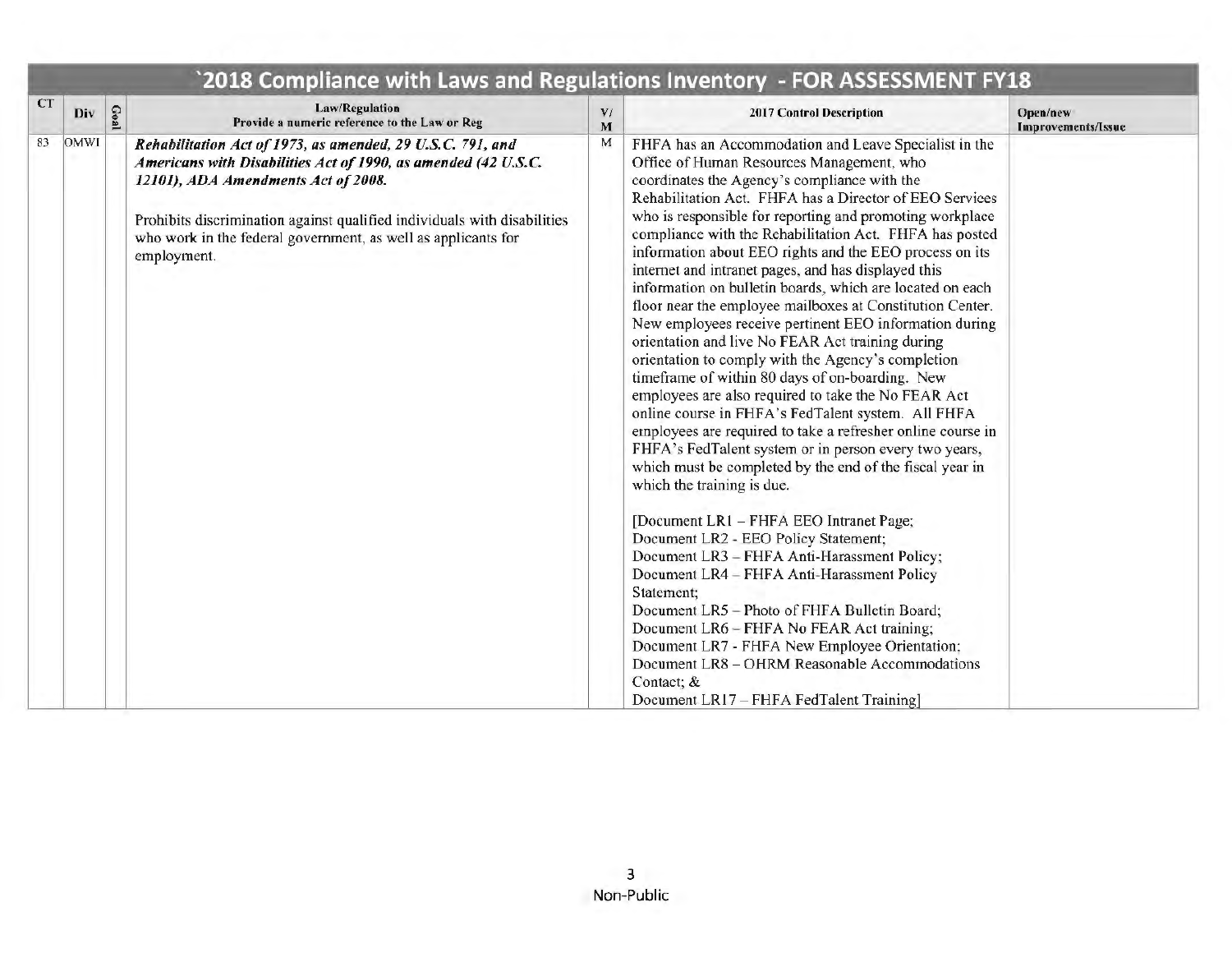|           |      |      |                                                                                                                                                                                                                                                                                                                                                                                                                                                                                                        | 2018 Compliance with Laws and Regulations Inventory - FOR ASSESSMENT FY18 |                                                                                                                                                                                                                                                                                                                                                                                                                                                                                                                                                                                                                                                                                                                                                                                                                                                                                                                                                                                                                                                                                                                                                                                                                                                                                                                                                                                                          |                                       |  |  |  |
|-----------|------|------|--------------------------------------------------------------------------------------------------------------------------------------------------------------------------------------------------------------------------------------------------------------------------------------------------------------------------------------------------------------------------------------------------------------------------------------------------------------------------------------------------------|---------------------------------------------------------------------------|----------------------------------------------------------------------------------------------------------------------------------------------------------------------------------------------------------------------------------------------------------------------------------------------------------------------------------------------------------------------------------------------------------------------------------------------------------------------------------------------------------------------------------------------------------------------------------------------------------------------------------------------------------------------------------------------------------------------------------------------------------------------------------------------------------------------------------------------------------------------------------------------------------------------------------------------------------------------------------------------------------------------------------------------------------------------------------------------------------------------------------------------------------------------------------------------------------------------------------------------------------------------------------------------------------------------------------------------------------------------------------------------------------|---------------------------------------|--|--|--|
| <b>CT</b> | Div  | Goal | <b>Law/Regulation</b><br>Provide a numeric reference to the Law or Reg                                                                                                                                                                                                                                                                                                                                                                                                                                 | V/<br>M                                                                   | <b>2017 Control Description</b>                                                                                                                                                                                                                                                                                                                                                                                                                                                                                                                                                                                                                                                                                                                                                                                                                                                                                                                                                                                                                                                                                                                                                                                                                                                                                                                                                                          | Open/new<br><b>Improvements/Issue</b> |  |  |  |
| 84        | OMWI |      | Equal Pay Act of 1963 (EPA)<br>Pub. L. 88-38<br>Protects men and women who perform equal work on jobs, the<br>performance of which requires equal skill, effort, and responsibility,<br>and which are performed under similar working conditions, except<br>where such payment is made pursuant to (i) a seniority system; (ii) a<br>merit system; (iii) a system which measures earnings by quantity or<br>quality of production; or (iv) a differential based on any other factor<br>other than sex. | M                                                                         | FHFA's Director of EEO Services provides protections<br>and processes consistent with the EPA. The Agency posts<br>its EEO Policy Statement on the internet, intranet, and<br>bulletin boards. FHFA has posted information about EEO<br>rights and the EEO process for filing EEO complaints on<br>its internet and intranet pages as well as on bulletin boards,<br>which are located on each floor near the employee<br>mailboxes at Constitution Center. New employees receive<br>pertinent EEO information during orientation and live No<br>FEAR Act training during orientation to comply with the<br>Agency's completion timeframe of within 80 days of on-<br>boarding. New employees are also required to take the No<br>FEAR Act online course in FHFA's FedTalent system.<br>All FHFA employees are required to take a refresher<br>online course in FHFA's FedTalent system or in person<br>every two years, which must be completed by the end of<br>the fiscal year in which the training is due.<br>[Document LR1 - FHFA EEO Intranet Page;<br>Document LR2 - EEO Policy Statement;<br>Document LR3 - FHFA Anti-Harassment Policy;<br>Document LR4 - FHFA Anti-Harassment Policy<br>Statement;<br>Document LR5 - Photo of FHFA Bulletin Board;<br>Document LR6 - FHFA No FEAR Act Training<br>Document LR7 - FHFA New Employee Orientation; &<br>Document LR17 - FHFA FedTalent Training] |                                       |  |  |  |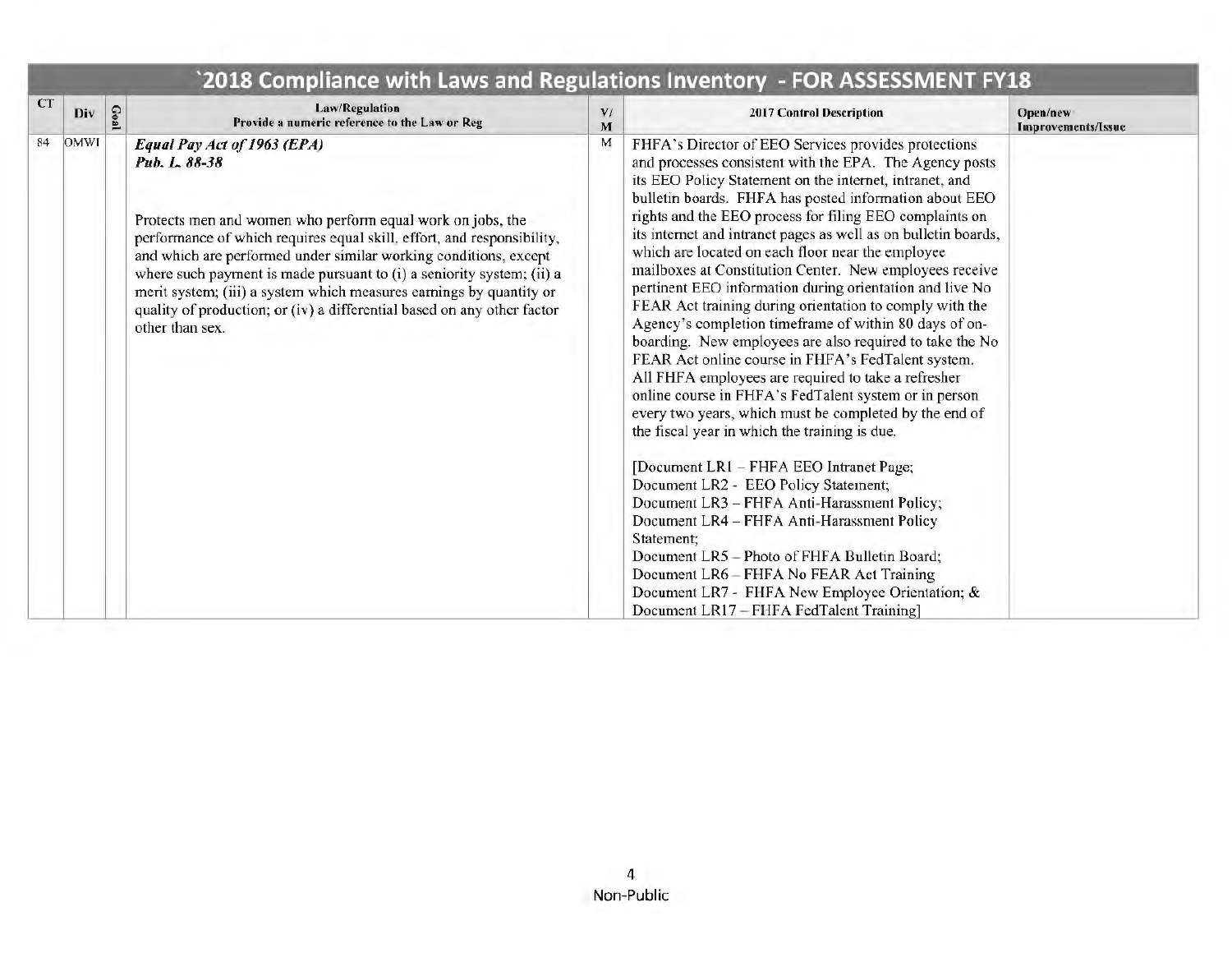| CT | Div         | Goa | <b>Law/Regulation</b><br>Provide a numeric reference to the Law or Reg                                                                                                                                                                                                                                                                                                                                                                                                                                                                                                                                                                                                                                                                                         | V/<br>M | <b>2017 Control Description</b>                                                                                                                                                                                                                                                                                                                                                                                                                                                                                                                                                                                                                                                                                                                                                                                                                                                                                                                                                                                                                                                                      | Open/new<br>Improvements/Issue                                                                                                                                                                                                                                                                                         |
|----|-------------|-----|----------------------------------------------------------------------------------------------------------------------------------------------------------------------------------------------------------------------------------------------------------------------------------------------------------------------------------------------------------------------------------------------------------------------------------------------------------------------------------------------------------------------------------------------------------------------------------------------------------------------------------------------------------------------------------------------------------------------------------------------------------------|---------|------------------------------------------------------------------------------------------------------------------------------------------------------------------------------------------------------------------------------------------------------------------------------------------------------------------------------------------------------------------------------------------------------------------------------------------------------------------------------------------------------------------------------------------------------------------------------------------------------------------------------------------------------------------------------------------------------------------------------------------------------------------------------------------------------------------------------------------------------------------------------------------------------------------------------------------------------------------------------------------------------------------------------------------------------------------------------------------------------|------------------------------------------------------------------------------------------------------------------------------------------------------------------------------------------------------------------------------------------------------------------------------------------------------------------------|
| 85 | <b>OMWI</b> |     | <b>Equal Employment Opportunity Commission (EEOC) Regulations</b><br>and Management Directives (MDs) 110 and 715 (29 C.F.R. Part<br>1614)<br>Directs federal agencies to promote equal employment opportunity,<br>provides requirements and guidelines for implementing the<br>administrative EEO complaint process, and requires agencies to<br>identify and eliminate discriminatory practices and barriers. MD 715<br>is the EEOC's guidance specifying how federal agencies maintain a<br>model EEO program by implementing EEO laws, meaning that many<br>of the FHFA's controls for managing risk associated with the laws and<br>regulations that govern its EEO programs are tied to extensive and<br>detailed guidance outlined in MD 715 and MD 110. | M       | FHFA posted notice to employees and applicants about<br>EEO rights and the EEO process for filing EEO<br>complaints on its internet and intranet pages, and by<br>displaying notification on bulletin boards, which are<br>located on each floor near the employee mailboxes at<br>Constitution Center. New employees also receive<br>pertinent EEO information during orientation and live No<br>FEAR Act training during orientation to comply with the<br>Agency's completion timeframe of within 80 days of on-<br>boarding. New employees are also required to take the No<br>FEAR Act online course in FHFA's FedTalent system.<br>All FHFA employees are required to take a refresher<br>online course in FHFA's FedTalent system or in person<br>every two years, which must be completed by the end of<br>the fiscal year in which the training is due.<br>[Document LR1 – FHFA EEO Intranet Page;<br>Document LR5 - Photo of FHFA Bulletin Board;<br>Document LR6 - FHFA No FEAR Training;<br>Document LR7 - FHFA New Employee Orientation; &<br>Document LR17 - FHFA FedTalent Training.] | FY15:Open:<br>Automate EEO records in<br><i>i</i> -complaints.<br>3/07/18 COMMENT: At<br>this time, the i-Complaints<br>system cannot properly<br>check cases older than<br>2014 due to a Micropact<br>Design issue. Micropact is<br>working on resolving the<br>problem by September,<br>2018.<br>(See update below.) |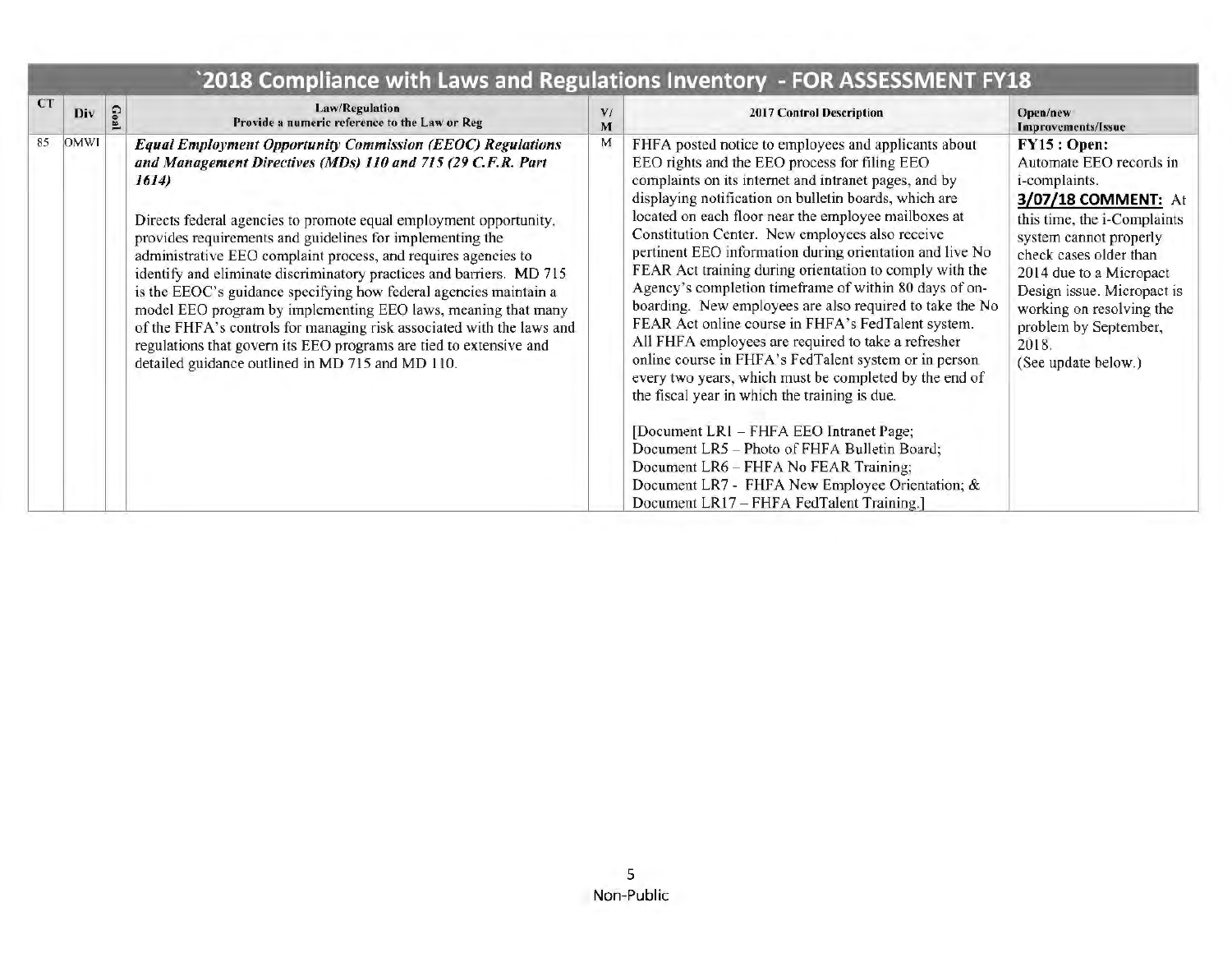| <b>CT</b> | Div         | Goal | <b>Law/Regulation</b><br>Provide a numeric reference to the Law or Reg                                                                                                                                                 | V<br>M | 2017 Control Description                                                                                                                                                                                                                                                                                                                                                                                                                                                                                                                                                                                                                                                                                                                                                               | Open/new<br>Improvements/Issue |
|-----------|-------------|------|------------------------------------------------------------------------------------------------------------------------------------------------------------------------------------------------------------------------|--------|----------------------------------------------------------------------------------------------------------------------------------------------------------------------------------------------------------------------------------------------------------------------------------------------------------------------------------------------------------------------------------------------------------------------------------------------------------------------------------------------------------------------------------------------------------------------------------------------------------------------------------------------------------------------------------------------------------------------------------------------------------------------------------------|--------------------------------|
| 86        | <b>OMWI</b> |      | <b>Genetic Information Nondiscrimination Act of 2008 (GINA)</b><br>Pub. L. 110 - 233 (42 U.S.C. § 2000ff et seq.)<br>Prohibits discrimination on the basis of genetic information by health<br>insurers and employers. | M      | FHFA included information about GINA in its 2017 EEO<br>Policy Statement. FHFA posted information about GINA<br>on the Agency's internet and intranet pages. New<br>employees receive pertinent EEO information, including<br>information about GINA, during orientation. In addition,<br>the Agency provides live No FEAR Act training during<br>orientation to comply with the Agency's completion<br>timeframe of within 80 days of on-boarding. New<br>employees are also required to take the No FEAR Act<br>online course in FHFA's FedTalent system. All FHFA<br>employees are required to take a refresher online course in<br>FHFA's FedTalent system or in person every two years,<br>which must be completed by the end of the fiscal year in<br>which the training is due. |                                |
|           |             |      |                                                                                                                                                                                                                        |        | [Document LR2 - EEO Policy Statement;<br>Document LR5 - Photo of FHFA Bulletin Board;<br>Document LR6 - FHFA No FEAR Act Training;<br>Document LR7 - FHFA New Employee Orientation; &<br>Document LR17 - FHFA FedTalent Training]                                                                                                                                                                                                                                                                                                                                                                                                                                                                                                                                                      |                                |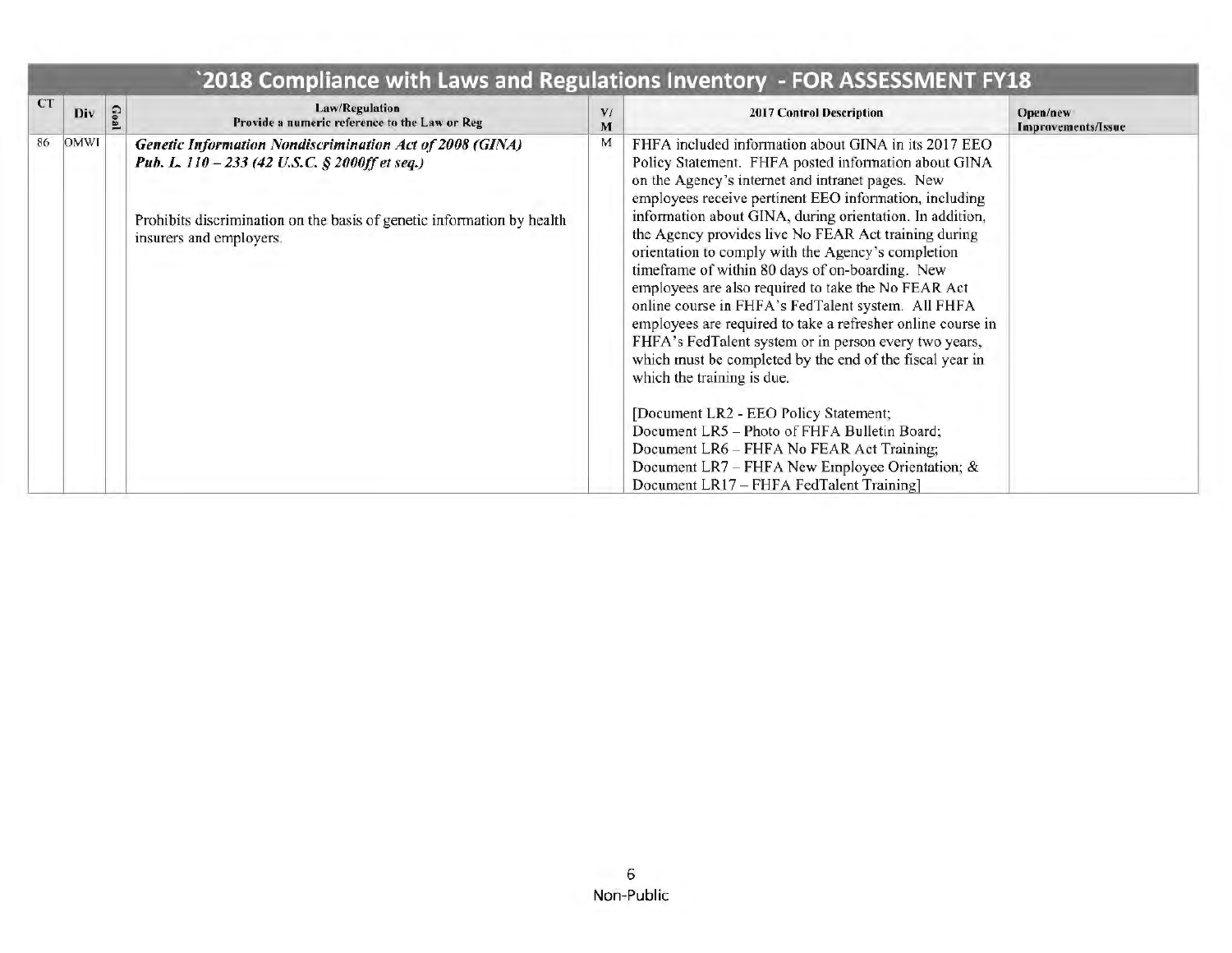| <b>CT</b><br>Goal<br>Div | <b>Law/Regulation</b><br>Provide a numeric reference to the Law or Reg                                                                                                                                                                                                                                                                                                                                                                                                                                                                                                                                                                                                                                                                                                                                                                                                                            | V/<br>M | 2017 Control Description                                                                                                                                                                                                                                                                                                                                                                                                                                                                                                                                                                                                                                                                                                                                                                                                                                                                                                                                                                                                                                                                                                                                                                                                                                                                                                                                                                                                                                                                                                                                                                                                                                                                                                                                                 | Open/new<br>Improvements/Issue |
|--------------------------|---------------------------------------------------------------------------------------------------------------------------------------------------------------------------------------------------------------------------------------------------------------------------------------------------------------------------------------------------------------------------------------------------------------------------------------------------------------------------------------------------------------------------------------------------------------------------------------------------------------------------------------------------------------------------------------------------------------------------------------------------------------------------------------------------------------------------------------------------------------------------------------------------|---------|--------------------------------------------------------------------------------------------------------------------------------------------------------------------------------------------------------------------------------------------------------------------------------------------------------------------------------------------------------------------------------------------------------------------------------------------------------------------------------------------------------------------------------------------------------------------------------------------------------------------------------------------------------------------------------------------------------------------------------------------------------------------------------------------------------------------------------------------------------------------------------------------------------------------------------------------------------------------------------------------------------------------------------------------------------------------------------------------------------------------------------------------------------------------------------------------------------------------------------------------------------------------------------------------------------------------------------------------------------------------------------------------------------------------------------------------------------------------------------------------------------------------------------------------------------------------------------------------------------------------------------------------------------------------------------------------------------------------------------------------------------------------------|--------------------------------|
| 87<br>OMWI               | Notification and Federal Employee Antidiscrimination and<br>Retaliation Act of 2002 (No FEAR Act)<br>Pub. L. 107-174 (5 U.S.C. 2301 note)<br>5 C.F.R. Part 724<br>Requires agencies to notify all federal employees and applicants for<br>employment about their rights under federal law, to provide training to<br>all their employees about their rights and remedies under anti-<br>discrimination and anti-retaliation laws, and requires agencies to post<br>quarterly No FEAR Act data on the internet. Requires agencies to<br>submit to Congress, EEOC, the Department of Justice, and the Office<br>of Personnel Management (OPM), an annual report with information<br>about the Agency's efforts to improve compliance with the<br>employment discrimination and whistleblower protection laws and<br>detail the status of complaints brought against the agency under these<br>laws. |         | FHFA has posted No FEAR Act quarterly data on the<br>internet throughout FY 2017. FHFA provided notice to all<br>its employees, former employees, and applicants for<br>employment about the rights and remedies that are<br>available to them under the federal antidiscrimination laws<br>and whistleblower protection laws. This notice fulfilled<br>FHFA's notification obligations under the No FEAR Act.<br>The No Fear Act Annual Report was submitted in March<br>2018. The No Fear Act Notice is posted on the Agency's<br>internet and intranet pages. New employees are provided<br>a copy of the No Fear Act Notice during orientation and<br>they receive live No FEAR Act training during orientation<br>to comply with the Agency's completion timeframe of<br>within 80 days of on-boarding. New employees are also<br>required to take the No FEAR Act online course in<br>FHFA's FedTalent system. All FHFA employees are<br>required to take a refresher online course in FHFA's<br>FedTalent system or in person every two years, which<br>must be completed by the end of the fiscal year in which<br>the training is due.<br>Office of Special Counsel (OSC) certified FHFA through<br>November 2020 under its 5 U.S.C. 2302 certification<br>program, which required training and information to be<br>provided to all supervisors and managers. The certificate<br>is good until November 30, 2020.<br>[Document LR5 - Photo of FHFA Bulletin Board;<br>Document LR7 - FHFA 2018 New Employee Orientation;<br>Document LR10 - FHFA No Fear Act Data Posting;<br>Document LR11 - FHFA No FEAR Notice 2017;<br>Document LR12 - FHFA FY 2017 No FEAR Report;<br>Document LR17 - FHFA FedTalent Training; &<br>Document LR20 - OSC Certificate 2020] |                                |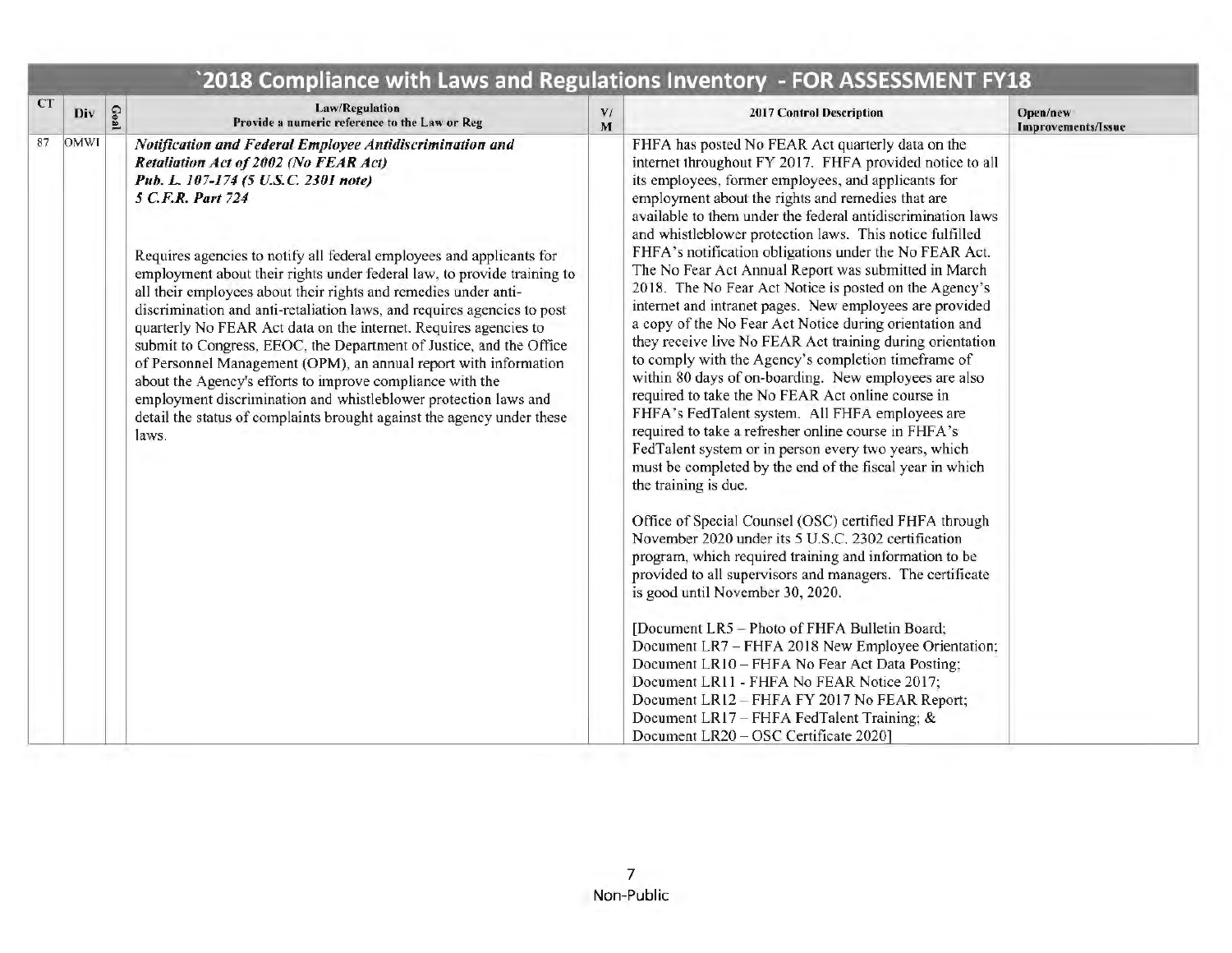| <b>CT</b><br>Div  | Goal | Law/Regulation<br>Provide a numeric reference to the Law or Reg                                                                                                                                                                                                                                                                                                                                                                                                                                                                                                                                                                                                                                                                                                                                                                                                                                | V/<br>M | 2017 Control Description                                                                                                                                                                                                                                                                                                                                                                                                                                                                                                                                                                                                                                                                                                                                                                                                                                                                                                                                                                                                                                                                                                                                                                                           | Open/new<br><b>Improvements/Issue</b> |
|-------------------|------|------------------------------------------------------------------------------------------------------------------------------------------------------------------------------------------------------------------------------------------------------------------------------------------------------------------------------------------------------------------------------------------------------------------------------------------------------------------------------------------------------------------------------------------------------------------------------------------------------------------------------------------------------------------------------------------------------------------------------------------------------------------------------------------------------------------------------------------------------------------------------------------------|---------|--------------------------------------------------------------------------------------------------------------------------------------------------------------------------------------------------------------------------------------------------------------------------------------------------------------------------------------------------------------------------------------------------------------------------------------------------------------------------------------------------------------------------------------------------------------------------------------------------------------------------------------------------------------------------------------------------------------------------------------------------------------------------------------------------------------------------------------------------------------------------------------------------------------------------------------------------------------------------------------------------------------------------------------------------------------------------------------------------------------------------------------------------------------------------------------------------------------------|---------------------------------------|
| 88<br><b>OMWI</b> |      | Executive Orders 11478, 12067, 12106, 13087 and 13152<br>These Executive Orders (1) prohibit federal agencies from<br>discriminating on the basis of race, color, religion, sex, national origin,<br>disability, age, sexual orientation, gender identity, and status as a<br>parent, (2) direct agencies to establish and maintain EEO programs,<br>and (3) establish responsibilities for the EEOC.                                                                                                                                                                                                                                                                                                                                                                                                                                                                                          | М       | These protections are articulated on FHFA's internet and<br>intranet pages as well as on bulletin boards, which are<br>located on each floor near the employee mailboxes at<br>Constitution Center. New employees receive pertinent<br>information about the Agency's EEO program and<br>complaint process during orientation.<br>[Document LR1 - FHFA EEO Intranet Page;<br>Document LR5 - Photo of FHFA Bulletin Board; &<br>Document LR16 - Agency Reports April 2018]<br>FHFA provides EEO counselors who are available to<br>assist                                                                                                                                                                                                                                                                                                                                                                                                                                                                                                                                                                                                                                                                           |                                       |
| 89<br><b>OMWI</b> |      | Federal Housing Enterprises Financial Safety and Soundness Act of<br>1992, as amended by the Housing and Economic Recovery Act of<br>2008<br>12 U.S.C. 4520<br>Requires the Federal National Mortgage Association (Fannie Mae), the<br>Federal Home Loan Mortgage Corporation (Freddie Mac), the Federal<br>Home Loan Banks (Banks) (collectively, "regulated entities") and the<br>Office of Finance to each:<br>establish an Office of Minority and Women Inclusion (OMWI);<br>۰<br>develop and implement standards and procedures to promote the<br>diversity and inclusion (D&I) of women and minorities, and<br>women- and minority-owned businesses in all business and<br>activities of the regulated entity; and<br>submit an annual report to FHFA detailing the actions taken to<br>٠<br>promote D&I.<br>Requires FHFA to take affirmative steps to promote D&I in its<br>workforce. | M       | FHFA issued a final Minority and Women Inclusion<br>regulation that became effective January 27, 2011 (re-<br>designated as 12 C.F.R. Part 1207). The regulation<br>implements the provisions of 12 U.S.C. 4520 that apply to<br>the regulated entities, and requires that each regulated<br>entity:<br>establish an OMWI;<br>۰<br>develop and implement standards and procedures to<br>promote diversity in all business and activities of<br>the regulated entity; and<br>submit an annual status report describing actions<br>taken to promote D&I.<br>All reports were submitted in compliance with the<br>regulation.<br>[see Document LR14 - 17, 12 C.F.R. Part 1223; and<br>Document LR9 - OMWI Annual Report 2017.]<br>FHFA amended its Minority and Women Inclusion (MWI)<br>regulation at 12 C.F.R. 1207 by requiring the Banks and<br>the Office of Finance to include certain demographic<br>information related to their boards of directors in the<br>contents of their annual reports as well as a description of<br>their related outreach activities and strategies executed<br>during the reporting year. The rule was published in the<br>Federal Register on May 4, 2015, and became effective |                                       |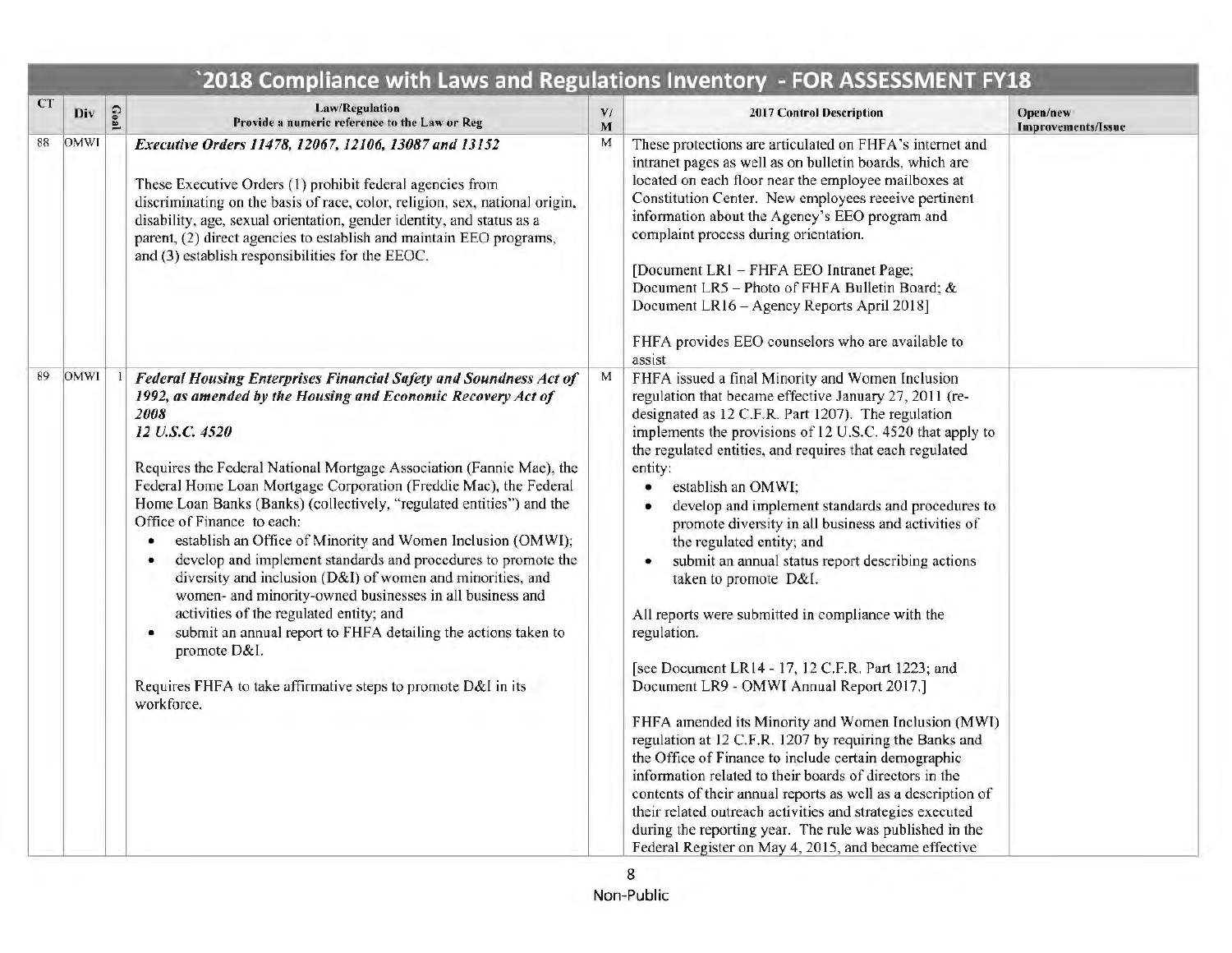|           |     |      |                                                                        |                     | `2018 Compliance with Laws and Regulations Inventory - FOR ASSESSMENT FY18                                                                                                                                                                                                                                                                                                                                                                                                                                                                                                                                                                                                                                                                                                                                                                                                                                                                                                                                                                                                                                                                                                                                                                                                                                                |                                |
|-----------|-----|------|------------------------------------------------------------------------|---------------------|---------------------------------------------------------------------------------------------------------------------------------------------------------------------------------------------------------------------------------------------------------------------------------------------------------------------------------------------------------------------------------------------------------------------------------------------------------------------------------------------------------------------------------------------------------------------------------------------------------------------------------------------------------------------------------------------------------------------------------------------------------------------------------------------------------------------------------------------------------------------------------------------------------------------------------------------------------------------------------------------------------------------------------------------------------------------------------------------------------------------------------------------------------------------------------------------------------------------------------------------------------------------------------------------------------------------------|--------------------------------|
| <b>CT</b> | Div | Goal | <b>Law/Regulation</b><br>Provide a numeric reference to the Law or Reg | $\mathbf{V} /$<br>M | 2017 Control Description                                                                                                                                                                                                                                                                                                                                                                                                                                                                                                                                                                                                                                                                                                                                                                                                                                                                                                                                                                                                                                                                                                                                                                                                                                                                                                  | Open/new<br>Improvements/Issue |
|           |     |      |                                                                        |                     | July 6, 2015.<br>The Banks and the Office of Finance collected<br>demographic data about directors and provided OMWI a<br>preliminary report with the baseline data and outreach<br>information by September 30, 2015. The Banks and the<br>Office of Finance included this data in their 2015 Annual<br>MWI Report submitted by March 1, 2016.<br>FY16 Update<br>(b)(5)<br>[See Document LR13 - 12 CFR Part 1223 Amendments.]<br>FY17 Updates<br>On March 24, 2017, FHFA published its own Minority<br>and Women Outreach Program (MWOP) final rule to<br>establish its Program, pursuant to the Financial Institutions<br>Reform, Recovery, and Enforcement Act of 1989; the<br>Federal Housing Enterprises Financial Safety and<br>Soundness Act of 1992; and the Dodd-Frank Wall Street<br>Reform and Consumer Protection Act of 2008. This final<br>rule also re-designates the current MWI regulation in the<br>Code of Federal Regulations to subchapter B, Part 1223 of<br>FHFA's regulations.<br>On July 13, 2017, FHFA issued the final rule, amending<br>its MWI regulations to clarify the scope of the regulated<br>entities' obligations. The final rule requires the regulated<br>entities to: adopt strategic plans to promote the inclusion<br>of minorities-, women-, and disabled individuals, and the |                                |
|           |     |      |                                                                        |                     | businesses they own (MWDOBs); amend their policies on<br>EEO to include sexual orientation, gender identity, and                                                                                                                                                                                                                                                                                                                                                                                                                                                                                                                                                                                                                                                                                                                                                                                                                                                                                                                                                                                                                                                                                                                                                                                                          |                                |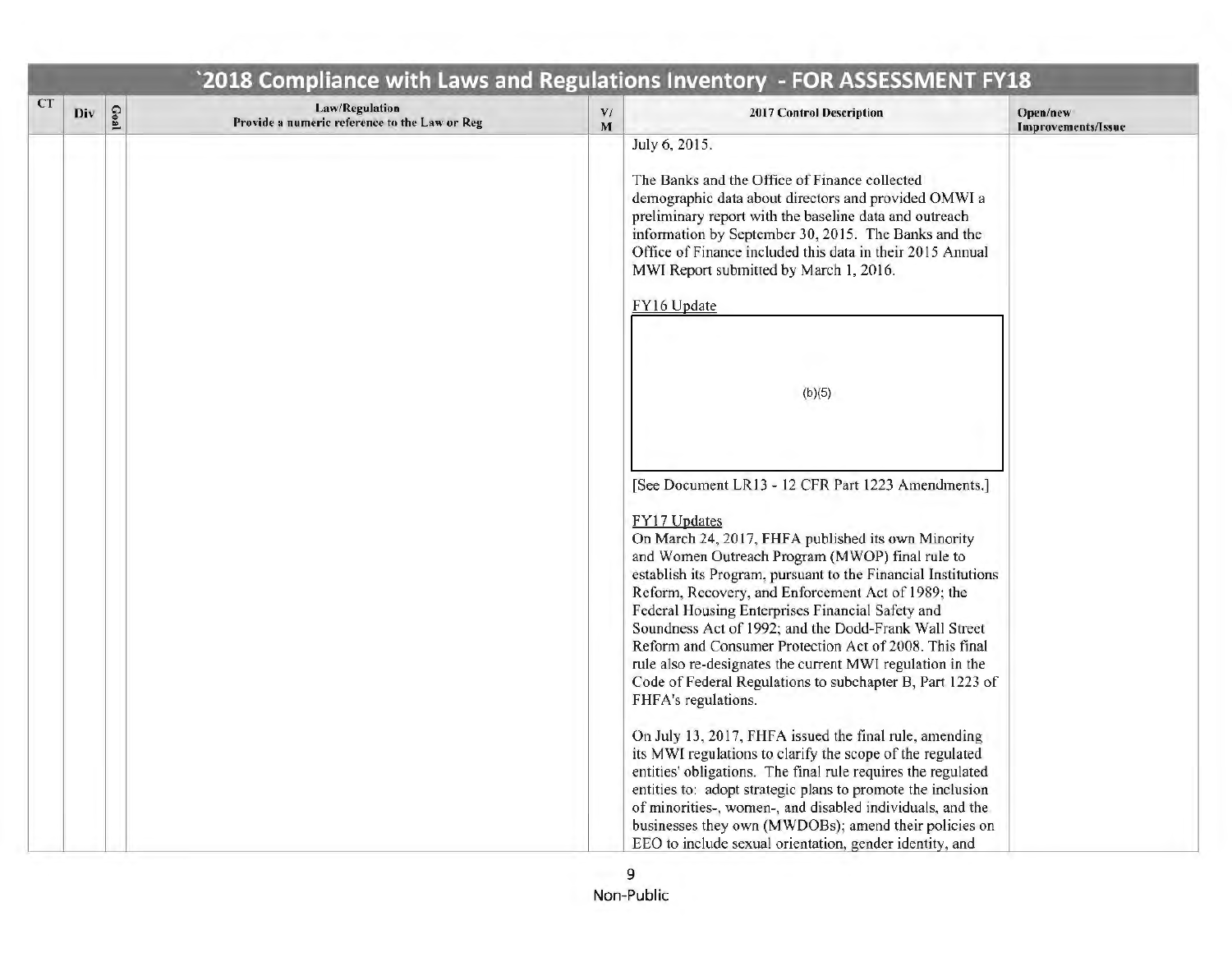|           |             |                                                                                                                                                                                                                                                                                                                                                                                                                                                                                                                                                     |         | 2018 Compliance with Laws and Regulations Inventory - FOR ASSESSMENT FY18                                                                                                                                                                                                               |                                |  |  |  |
|-----------|-------------|-----------------------------------------------------------------------------------------------------------------------------------------------------------------------------------------------------------------------------------------------------------------------------------------------------------------------------------------------------------------------------------------------------------------------------------------------------------------------------------------------------------------------------------------------------|---------|-----------------------------------------------------------------------------------------------------------------------------------------------------------------------------------------------------------------------------------------------------------------------------------------|--------------------------------|--|--|--|
| <b>CT</b> | Div         | Law/Regulation<br>Provide a numeric reference to the Law or Reg                                                                                                                                                                                                                                                                                                                                                                                                                                                                                     | V/<br>M | 2017 Control Description                                                                                                                                                                                                                                                                | Open/new<br>Improvements/Issue |  |  |  |
|           |             |                                                                                                                                                                                                                                                                                                                                                                                                                                                                                                                                                     |         | status as a parent; and enhance the usefulness and<br>comparability of information the regulated entities report<br>to FHFA on their efforts to advance D&I.<br>[see Document LR18 - 12 CFR Part 1223 Final Rule; and<br>See Document LR19 - 12 CFR Parts 1207 and 1223 Final<br>Rule.] |                                |  |  |  |
| 90        | <b>OMWI</b> | Dodd-Frank Wall Street Reform and Consumer Protection Act of<br>2010, Sec. 342<br>12 U.S.C. 5452<br>Requires FHFA and certain other financial agencies to establish an<br>OMWI, which is responsible for developing standards to promote<br>diversity in the workforce, in the programs and contracts of the agency,<br>and for assessing the diversity policies and practices of the regulated<br>entities. Requires FHFA to take affirmative steps to seek diversity in<br>its workforce. Includes an annual congressional reporting requirement. | M       | FHFA's OMWI was established in January 2011. In<br>March 2018, FHFA's OMWI submitted its seventh annual<br>report to Congress outlining the activities, successes, and<br>challenges for the 2017 calendar year.<br>[See Document LR9 - OMWI Annual Report 2017.]                       |                                |  |  |  |
| 91        | <b>OMWI</b> | <b>Executive Order 13583</b><br>Establishes a coordinated government-wide initiative to promote D&I<br>in the federal workforce.                                                                                                                                                                                                                                                                                                                                                                                                                    | $V^2$   | FHFA developed and issued an OMWI Strategic Plan that<br>included the model elements set out in Executive Order<br>13583.<br>[See Document LR15 - OMWI Strategic Plan FY2016 -<br>2018.]                                                                                                |                                |  |  |  |

<sup>&</sup>lt;sup>2</sup> The Executive Order applies to Executive Departments and Agencies pursuant to 31 U.S. Code § 901. As a result, FHFA was not required to submit a Diversity and Inclusion Strategic Plan to OPM. However, OMWI developed a Strategic Plan that incorporates the model elements set out in the Executive Order.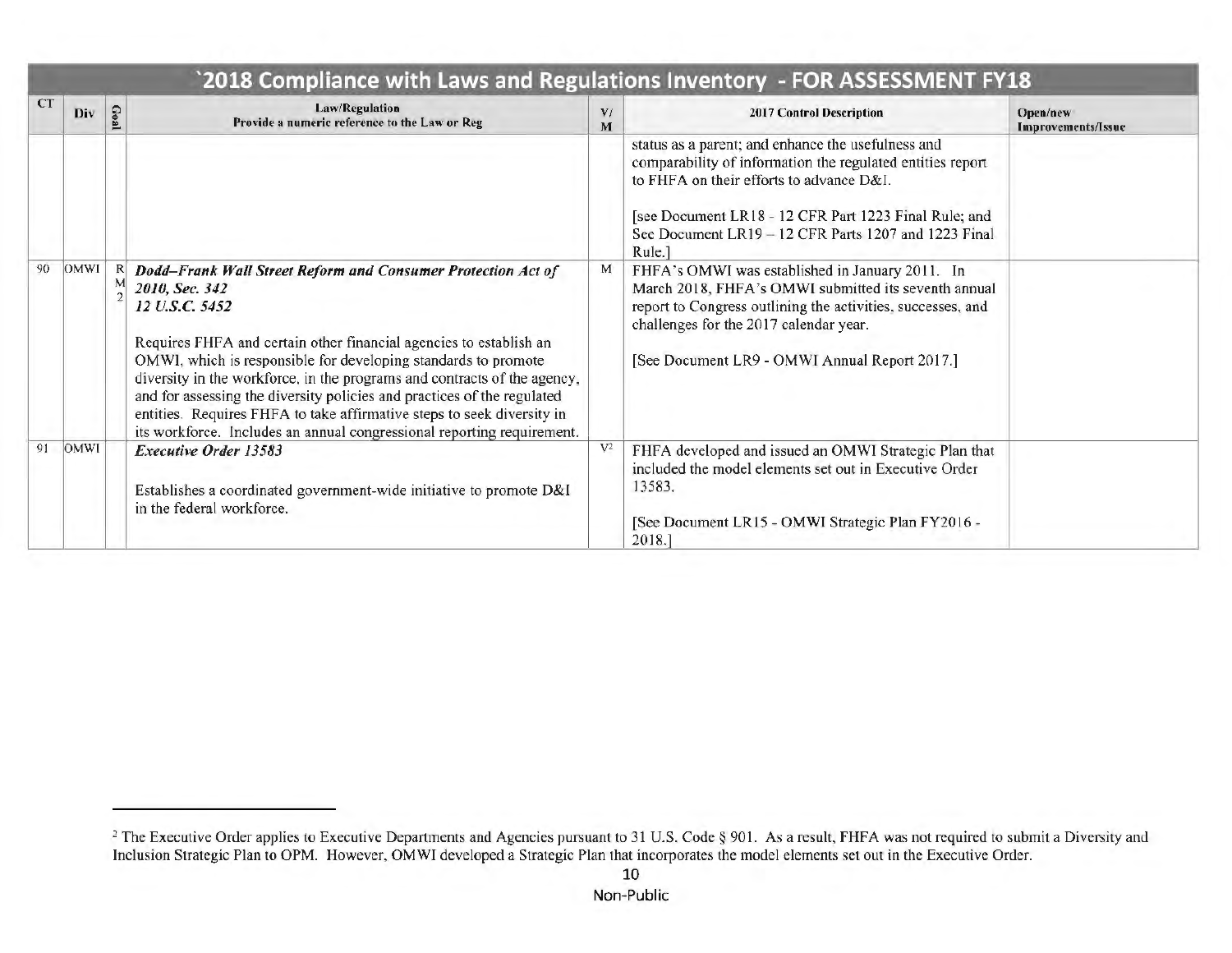| 92<br>OMWI<br>M<br>Financial Institutions Reform, Recovery, and Enforcement Act of<br>1989, as amended<br>FHFA implements programs to increase the participation<br>12 U.S.C. 1833e<br>of minority- and women-owned businesses in Agency<br>programs and contracts.<br>Applies Executive Order 11478, providing for equal employment<br>opportunity in the Federal Government, to the FHFA and certain other<br>On July 13, 2017, FHFA issued final rule amending its<br>financial agencies as well as applies sections 1 and 2 of the Executive<br>MWI regulations to clarify the scope of the regulated<br>Order providing for the adoption and implementation of EEO to Fannie<br>entities' obligation. The final rule requires the regulated<br>Mae, Freddie Mac and the FHLBs. Also requires FHFA to prescribe<br>entities to: adopt strategic plans to promote the inclusion<br>regulations to establish and oversee a minority outreach program to<br>of minorities-, women-, and disabled individuals, and<br>ensure inclusion, to the maximum extent possible, of minorities and<br>MWDOB; amend their policies on EEO to include sexual<br>women, and entities owned by minorities and women, including<br>orientation, gender identity, and status as a parent; and<br>financial institutions, investment banking firms, underwriters,<br>enhance the usefulness of information the regulated<br>accountants, and providers of legal services, in all contracts entered<br>entities report to FHFA on their efforts to D&I.<br>into by FHFA with such persons or entities, public and private, in order<br>to manage the institutions and their assets for which the FHFA is<br>[See Document LR18 - 12 CFR Part 1223 Final Rule.]<br>responsible or to perform such other functions authorized under any<br>law applicable to FHFA. | <b>CT</b><br>Div | Goal | Law/Regulation<br>Provide a numeric reference to the Law or Reg | V<br>м | 2017 Control Description | Open/new<br>Improvements/Issue |
|-------------------------------------------------------------------------------------------------------------------------------------------------------------------------------------------------------------------------------------------------------------------------------------------------------------------------------------------------------------------------------------------------------------------------------------------------------------------------------------------------------------------------------------------------------------------------------------------------------------------------------------------------------------------------------------------------------------------------------------------------------------------------------------------------------------------------------------------------------------------------------------------------------------------------------------------------------------------------------------------------------------------------------------------------------------------------------------------------------------------------------------------------------------------------------------------------------------------------------------------------------------------------------------------------------------------------------------------------------------------------------------------------------------------------------------------------------------------------------------------------------------------------------------------------------------------------------------------------------------------------------------------------------------------------------------------------------------------------------------------------------------------------------------------------------------------------------------------------|------------------|------|-----------------------------------------------------------------|--------|--------------------------|--------------------------------|
| <b>OMWI</b>                                                                                                                                                                                                                                                                                                                                                                                                                                                                                                                                                                                                                                                                                                                                                                                                                                                                                                                                                                                                                                                                                                                                                                                                                                                                                                                                                                                                                                                                                                                                                                                                                                                                                                                                                                                                                                     |                  |      |                                                                 |        |                          |                                |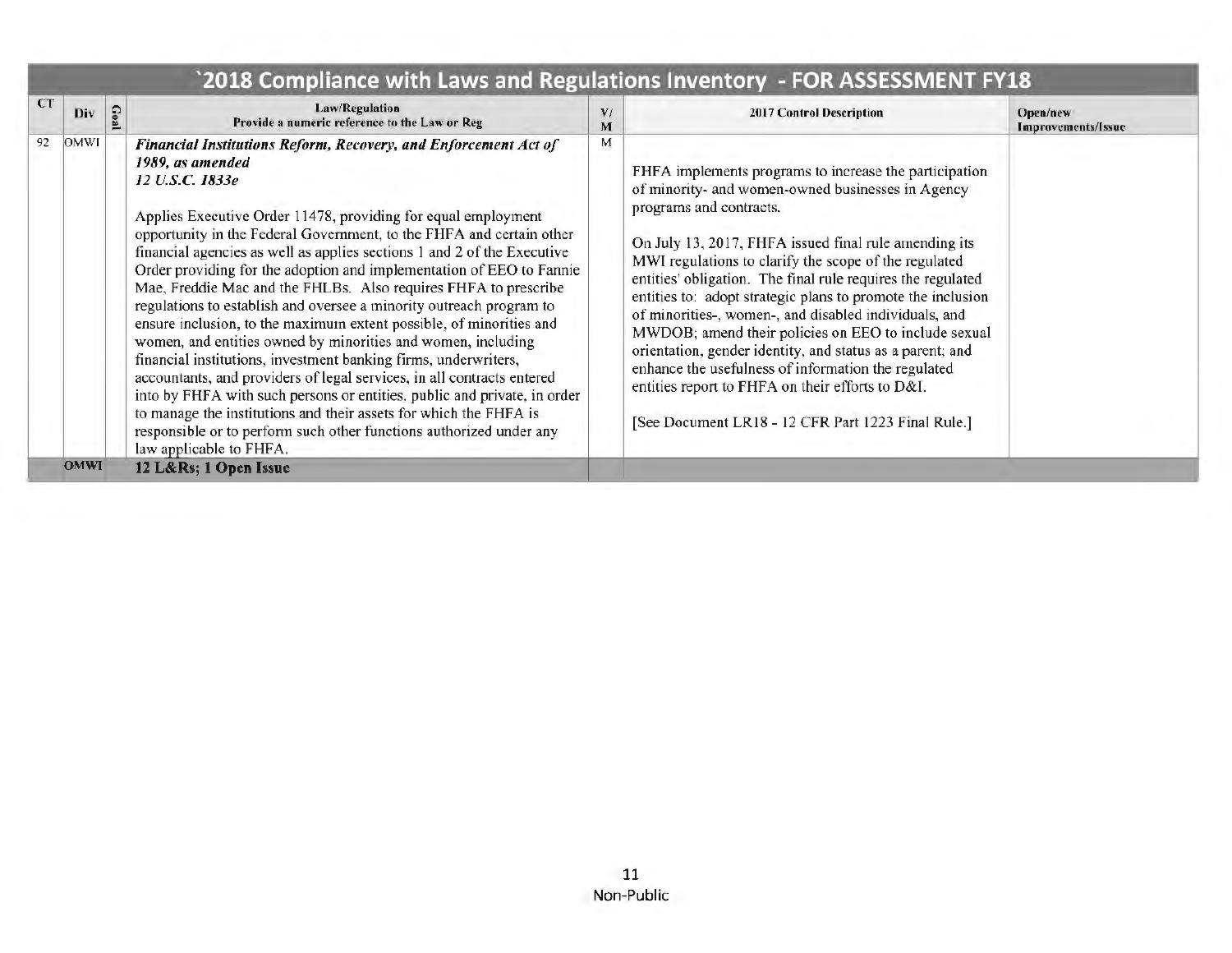|                 | <b>Section 2: Assessment Ratings and Findings</b> |    |                                                                                                                                                                                                                                                                                                                                                                                                                                                                                                                                                                                                                                                                       |                                                                                                                                                                                                                                                                                                                                                                                                                     |                        |  |  |  |  |  |
|-----------------|---------------------------------------------------|----|-----------------------------------------------------------------------------------------------------------------------------------------------------------------------------------------------------------------------------------------------------------------------------------------------------------------------------------------------------------------------------------------------------------------------------------------------------------------------------------------------------------------------------------------------------------------------------------------------------------------------------------------------------------------------|---------------------------------------------------------------------------------------------------------------------------------------------------------------------------------------------------------------------------------------------------------------------------------------------------------------------------------------------------------------------------------------------------------------------|------------------------|--|--|--|--|--|
|                 | IO/CD/SD Guide: See attached definitions.         |    |                                                                                                                                                                                                                                                                                                                                                                                                                                                                                                                                                                                                                                                                       |                                                                                                                                                                                                                                                                                                                                                                                                                     |                        |  |  |  |  |  |
| <b>Division</b> | <b>10/CD/</b>                                     | 리  | <b>Identify and describe the Improvement</b><br>Opportunity(IO), Control Deficiency (CD) or<br><b>Significant Deficiency (SD)</b>                                                                                                                                                                                                                                                                                                                                                                                                                                                                                                                                     | <b>Action Plan and update</b>                                                                                                                                                                                                                                                                                                                                                                                       | <b>Status</b>          |  |  |  |  |  |
| <b>OMWI</b>     | Ю                                                 | 15 | FY15: Automate EEO records in i-complaints: As of 2014,<br>FHFA's EEO Records were in hard copy and were not easily<br>available to everyone in the EEO office. In the 2014 state,<br>running reports, accessing history, and searching files was<br>time-consuming and manual.<br>OMWI and EEO Services staff will continue to enhance<br>their knowledge and use of the automated system,<br>complaints, for tracking all EEO activity. OMWI, through<br>EEO Services, began using the tracking system during FY<br>2015. (FY17-N2) Moved to L&R WB in FY17.<br>FY17: DUPLICATE IN OMWI: Only counted here in L&R<br>but also in OPS/N2 Workbook: FY18: Only in L&R | 03/07/18 COMMENT: At this time, the i-Complaints system<br>cannot check cases older than 2014 due to a Micropact Design<br>issue. Micropact is working on resolving the problem by June<br>30, 2018.<br>06/18/18 COMMENT: At this time, the i-Complaints system<br>still cannot check cases older than 2014 due to a Micropact<br>Design issue. Micropact is working on resolving the problem<br>by September 2018. | <b>OPEN/In-Process</b> |  |  |  |  |  |

|                             |                                  |                       |                        | <b>Supporting Documentation</b>            |                                |  |  |  |  |  |
|-----------------------------|----------------------------------|-----------------------|------------------------|--------------------------------------------|--------------------------------|--|--|--|--|--|
| lent<br>nce<br>Docu<br>Refe | <b>Document Name/Description</b> | Draft or Final<br>Y/N | E<br>cume<br>Date<br>å | <b>Document Link or location Reference</b> | Policy or<br>Procedure?<br>Y/N |  |  |  |  |  |
|                             |                                  |                       |                        |                                            |                                |  |  |  |  |  |
|                             |                                  |                       |                        |                                            |                                |  |  |  |  |  |
| <b>Additional Comments</b>  |                                  |                       |                        |                                            |                                |  |  |  |  |  |
| Prin                        |                                  |                       |                        |                                            |                                |  |  |  |  |  |
|                             |                                  |                       |                        |                                            |                                |  |  |  |  |  |
|                             |                                  |                       |                        |                                            |                                |  |  |  |  |  |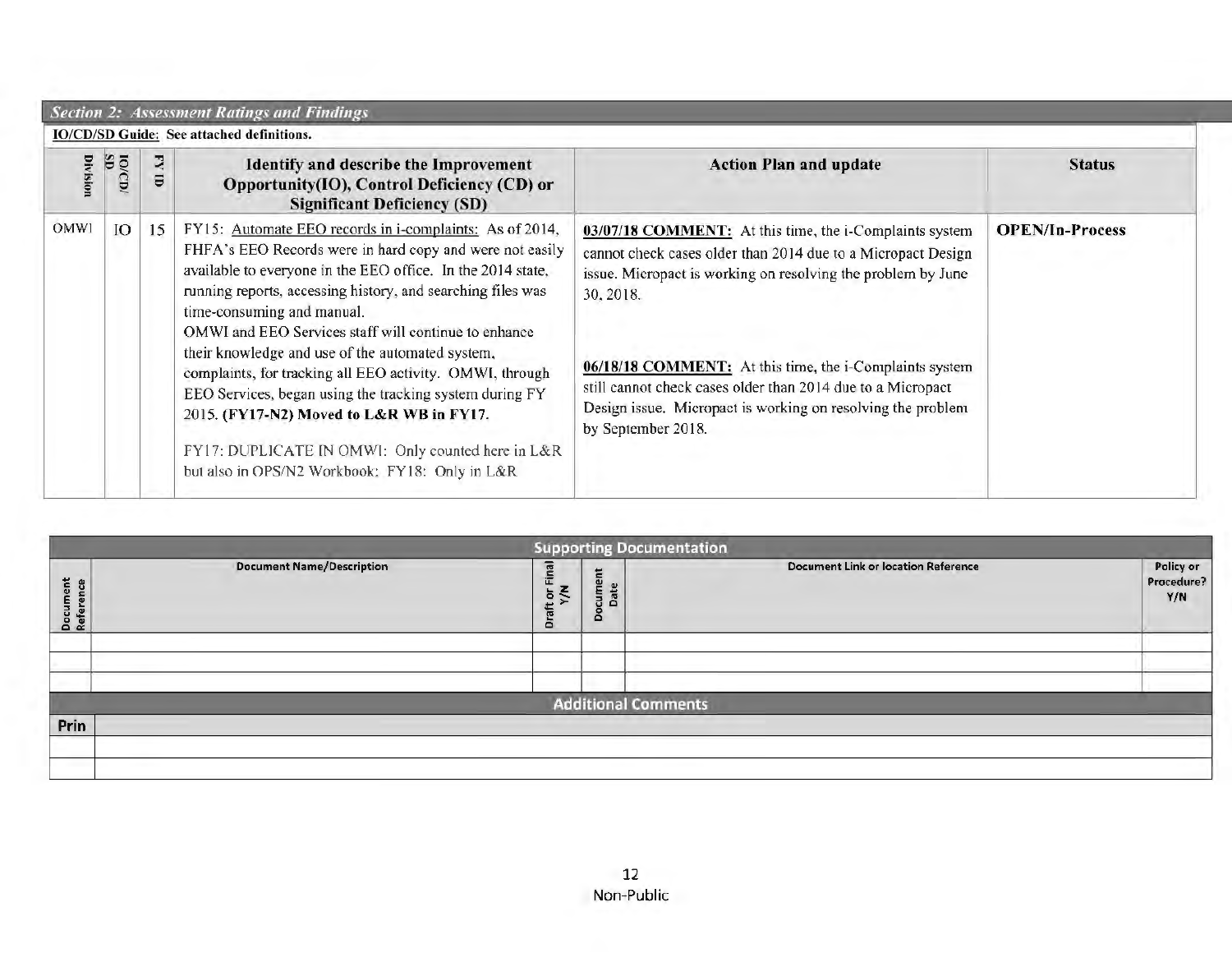#### POLICIES & PROCEDURES

#### The following policies have been approved for FHFA use:

|  | <b>OFFICE OF THE DIRECTOR</b> |  |  |
|--|-------------------------------|--|--|
|  |                               |  |  |

- FHFA Official Documents Policy (Policy 801)
- FHFA Style Guide (Policy 801-4)
- Chicago Manual of Style
- Staff Analysis Template (Policy 801-2)
- Executive Summary Template (Policy 801-3)
- Administrative Policy Template (Policy 801-5)
- Clearance Sheet for Executive Review Template (Form 001d)
- Committee Charters Policy(Policy 803)

#### **GENERAL COUNSEL**

- Federal Housing Finance Agency Privacy Program Plan August 2015
- FHFA Regulatory Review Plan
- Freedom of Information Act (FOIA) Procedures September 2018
- Guidance on Accounting for Disclosures of Information Contained in an FHFA System of Records - April 2014
- Guidance on How and When to Respond to a Request for Amendment or Correction of a Record Contained in an FHFA System of Records - April 2014
- Privacy Threshold Analysis and Privacy Impact Assessment Guide
- Procedures on Drafting Privacy Act System of Records Notices March 2017
- Procedures for Monitoring Information Technology Systems that Contain Personally Identifiable Information - August 2015
- Procedures for Monitoring FHFA's Website for Compliance with FHFA's Website Privacy and Social Media Policies - November 2014
- Procedures for Obtaining Approval of Outside Employment
- Process for Developing Regulations June 2016
- Protecting PII: Teleworking or Working Remotely
- Use and Protection of Personally Identifiable Information Policy (Policy 301)

#### **BUDGET & FINANCE**

**HUMAN RESOURCES** 

116)

- Acquisition Policy (Policy 503)
- Capitalization Policy (Policy 502)
- Property Management Policy (Policy 501)

• Absence and Leave Policy (Policy 112) • Administrative Grievance Policy (Policy 104) • Executive Compensation Policy (Policy 103) • Employment and Placement Policy (Policy 118)

• Conduct and Discipline Policy (Policy 117)

• Merit Promotion Plan Policy (Policy 105) • Non-Executive Compensation Policy (Policy 102) • Performance Management Policy (Policy 101)

• Premium Pay Policy (Policy 111) • Training Policy (Policy 114)

• Telework Policy (Policy 109) • Work Schedule Policy (Policy 110)

• Domestic Violence, Sexual Assault and Stalking Policy (Policy

• Travel Policy {Policy 506)

• Awards Policy (Policy 115)

#### **CONGRESSIONAL AFFAIRS & COMMUNICATIONS**

- Congressional Inquiries Policy (Policy 401)
- OCAC Standard Operating Procedure on Agency-Wide Email Disribution
- Public Inquiries Policy (Policy 403)
- FHFA.gov and FHFA Intranet Posting and Maintenance Procedures
- **Consumer Communications Procedures**

#### **INFORMATION TECHNOLOGY**

- FHFA Comprehensive Records Schedule
- Information System Rules of Behavior (ROB) October 2018
- Records Management Policy (Policy 207)
- FHFA Information Technology Security Policy (Policy 209)
- System Development Lifecycle (SDLC) Policy (Policy 205)
- System Development Lifecycle (SDLC) Process and Procedures
- FHFA Information Classification Policy (Policy 221)
- FHFA Information Classification and Handling Procedures (Relates to Policy 221)
- FHFA Personally-Owned Device Wireless Network Terms of Use January 2013
- Information Security Incident and Personally Identifiable Information Breach Response Plan
- Duty Station Policy (Policy 119) • Reasonable Accommodation Policy and Procedures (Policy 106)

• Reimbursements and Stipends Policy (Policy 113)

- Personal Use Policy (Policy 901)
- Workplace Violence Prevention Policy (Policy 120)